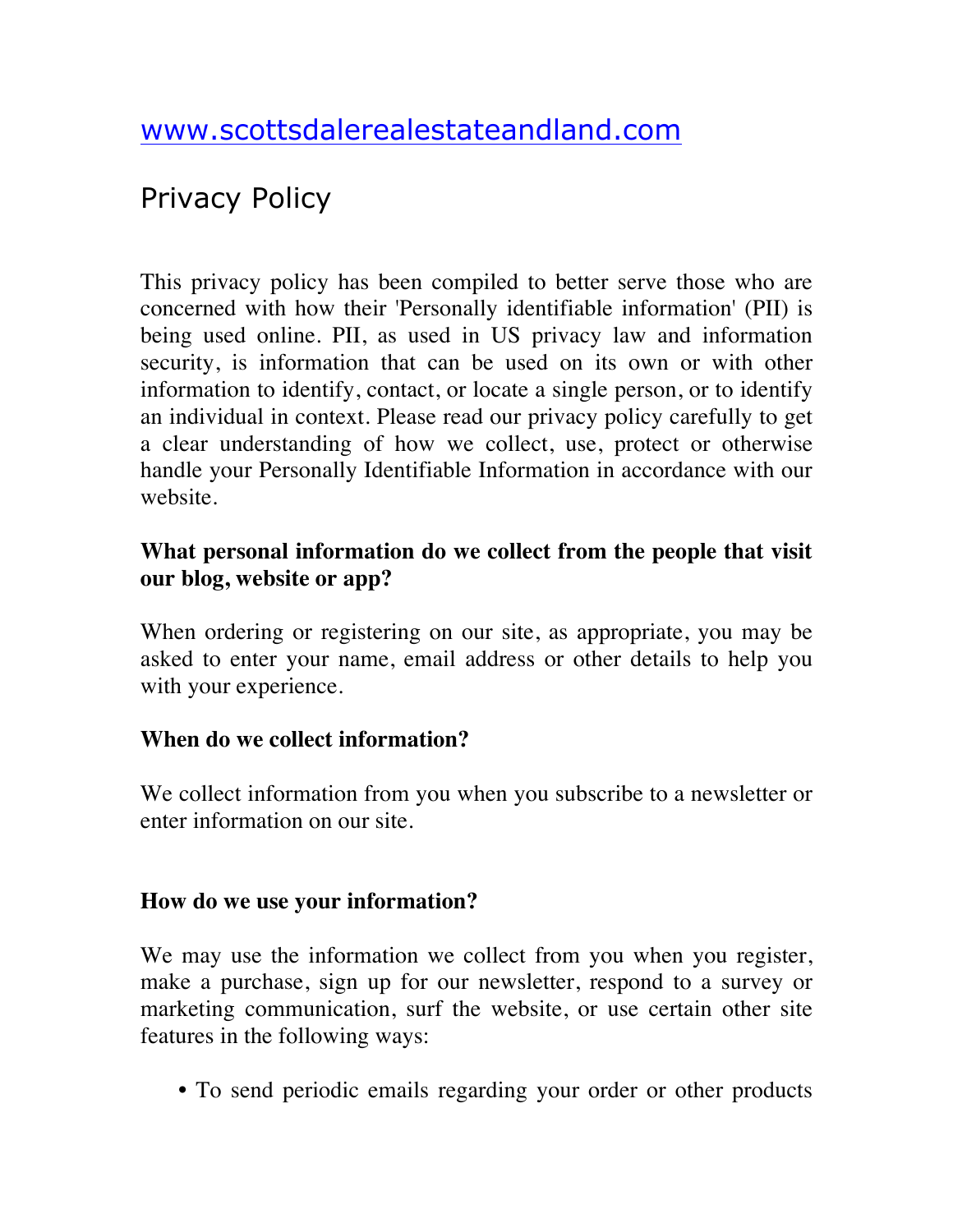and services.

# **How do we protect visitor information?**

We do not use vulnerability scanning and/or scanning to PCI standards. We use regular Malware Scanning.

Your personal information is contained behind secured networks and is only accessible by a limited number of persons who have special access rights to such systems, and are required to keep the information confidential. In addition, all sensitive/credit information you supply is encrypted via Secure Socket Layer (SSL) technology.

We implement a variety of security measures when a user enters, submits, or accesses their information to maintain the safety of your personal information.

All transactions are processed through a gateway provider and are not stored or processed on our servers.

#### **Do we use 'cookies'?**

We do not use cookies for tracking purposes

You can choose to have your computer warn you each time a cookie is being sent, or you can choose to turn off all cookies. You do this through your browser (like Internet Explorer) settings. Each browser is a little different, so look at your browser's Help menu to learn the correct way to modify your cookies.

If you disable cookies off, some features will be disabled that make your site experience more efficient and some of our services will not function properly.

However, you can still place orders .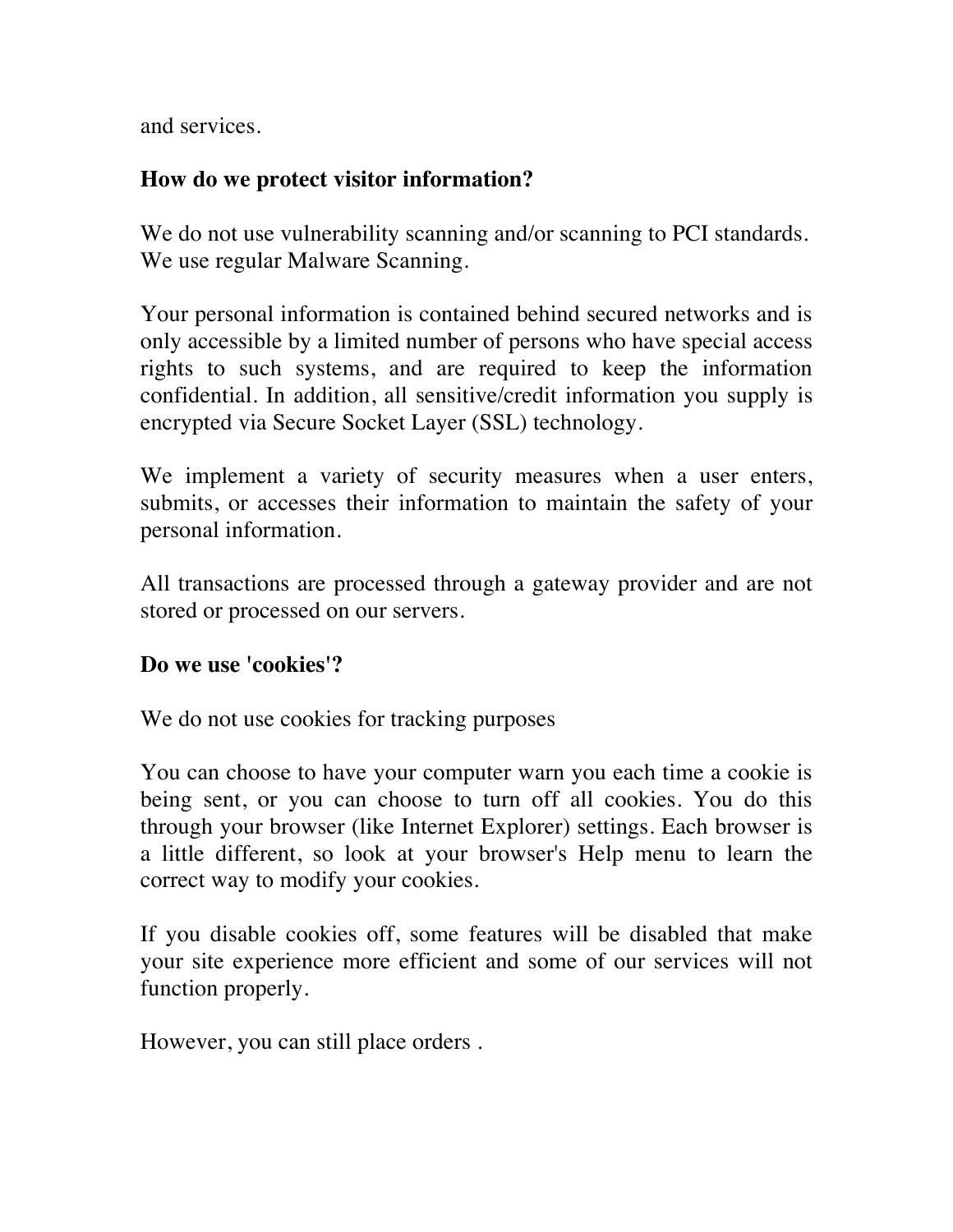## **Third-party disclosure**

We do not sell, trade, or otherwise transfer to outside parties your personally identifiable information.

## **Third-party links**

We do not include or offer third-party products or services on our website.

## **Google**

Google's advertising requirements can be summed up by Google's Advertising Principles. They are put in place to provide a positive experience for the users. https://support.google.com/adwordspolicy/answer/1316548?hl=en

We use Google AdSense Advertising on our website.

Google, as a third-party vendor, uses cookies to serve ads on our site. Google's use of the DART cookie enables it to serve ads to our users based on previous visits to our site and other sites on the Internet. Users may opt-out of the use of the DART cookie by visiting the Google Ad and Content Network privacy policy.

#### **We have implemented the following:**

**•** Google Display Network Impression Reporting

We along with third-party vendors, such as Google use first-party cookies (such as the Google Analytics cookies) and third-party cookies (such as the DoubleClick cookie) or other third-party identifiers together to compile data regarding user interactions with ad impressions and other ad service functions as they relate to our website.

# Opting out:

Users can set preferences for how Google advertises to you using the Google Ad Settings page. Alternatively, you can opt out by visiting the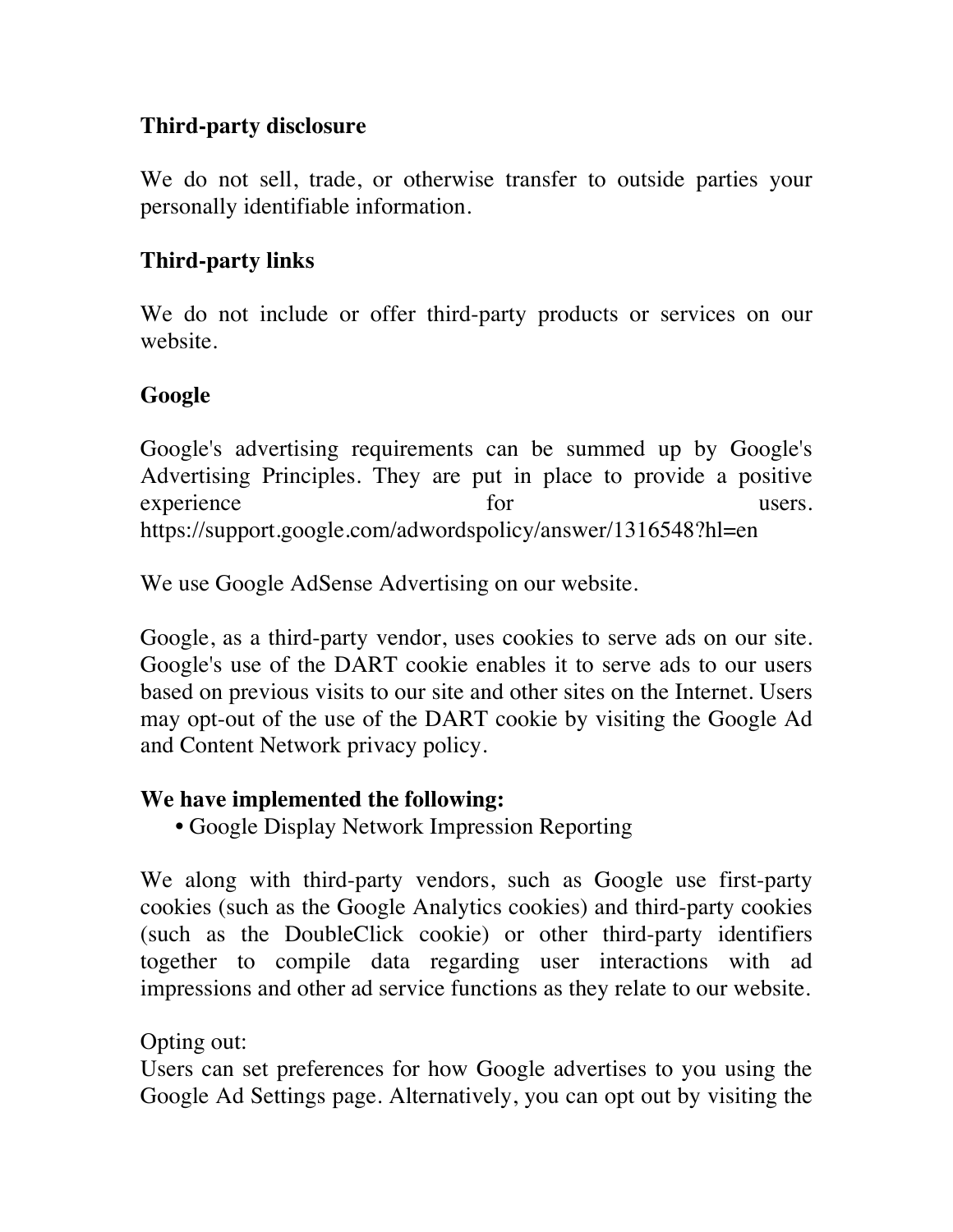Network Advertising initiative opt out page or permanently using the Google Analytics Opt Out Browser add on.

# **California Online Privacy Protection Act**

CalOPPA is the first state law in the nation to require commercial websites and online services to post a privacy policy. The law's reach stretches well beyond California to require a person or company in the United States (and conceivably the world) that operates websites collecting personally identifiable information from California consumers to post a conspicuous privacy policy on its website stating exactly the information being collected and those individuals with whom it is being shared, and to comply with this policy. - See more at: http://consumercal.org/california-online-privacy-protection-actcaloppa/#sthash.0FdRbT51.dpuf

#### **According to CalOPPA we agree to the following:**

Users can visit our site anonymously.

Once this privacy policy is created, we will add a link to it on our home page or as a minimum on the first significant page after entering our website.

Our Privacy Policy link includes the word 'Privacy' and can be easily be found on the page specified above.

Users will be notified of any privacy policy changes:

**•** On our Privacy Policy Page

Users are able to change their personal information:

**•** By emailing us

#### **How does our site handle do not track signals?**

We honor do not track signals and do not track, plant cookies, or use advertising when a Do Not Track (DNT) browser mechanism is in place.

#### **Does our site allow third-party behavioral tracking?**

It's also important to note that we do not allow third-party behavioral tracking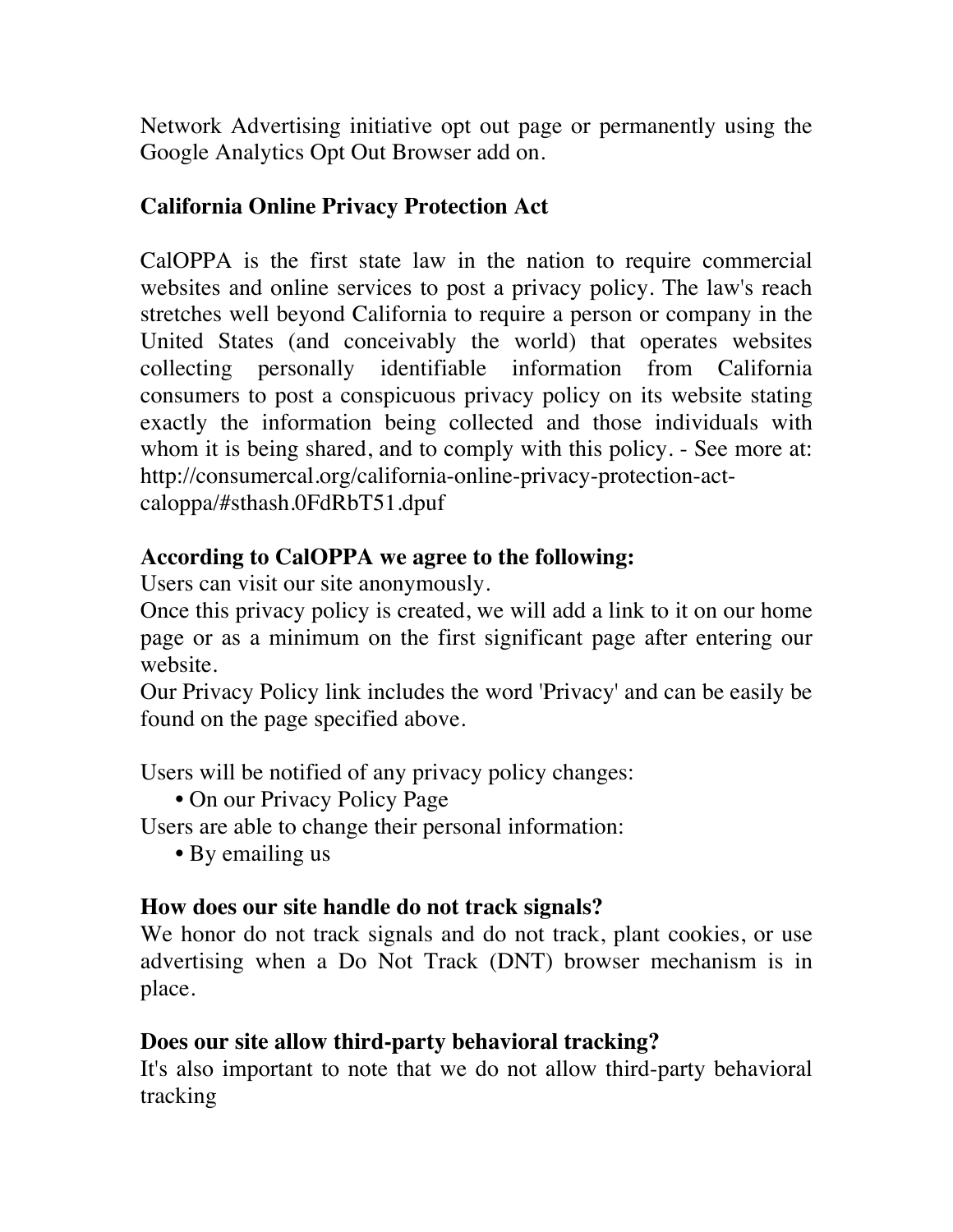# **COPPA (Children Online Privacy Protection Act)**

When it comes to the collection of personal information from children under 13, the Children's Online Privacy Protection Act (COPPA) puts parents in control. The Federal Trade Commission, the nation's consumer protection agency, enforces the COPPA Rule, which spells out what operators of websites and online services must do to protect children's privacy and safety online.

We do not specifically market to children under 13.

## **Fair Information Practices**

The Fair Information Practices Principles form the backbone of privacy law in the United States and the concepts they include have played a significant role in the development of data protection laws around the globe. Understanding the Fair Information Practice Principles and how they should be implemented is critical to comply with the various privacy laws that protect personal information.

# **In order to be in line with Fair Information Practices we will take the following responsive action, should a data breach occur:**

We will notify the users via email

**•** Within 7 business days

We also agree to the Individual Redress Principle, which requires that individuals have a right to pursue legally enforceable rights against data collectors and processors who fail to adhere to the law. This principle requires not only that individuals have enforceable rights against data users, but also that individuals have recourse to courts or government agencies to investigate and/or prosecute non-compliance by data processors.

# **CAN SPAM Act**

The CAN-SPAM Act is a law that sets the rules for commercial email,